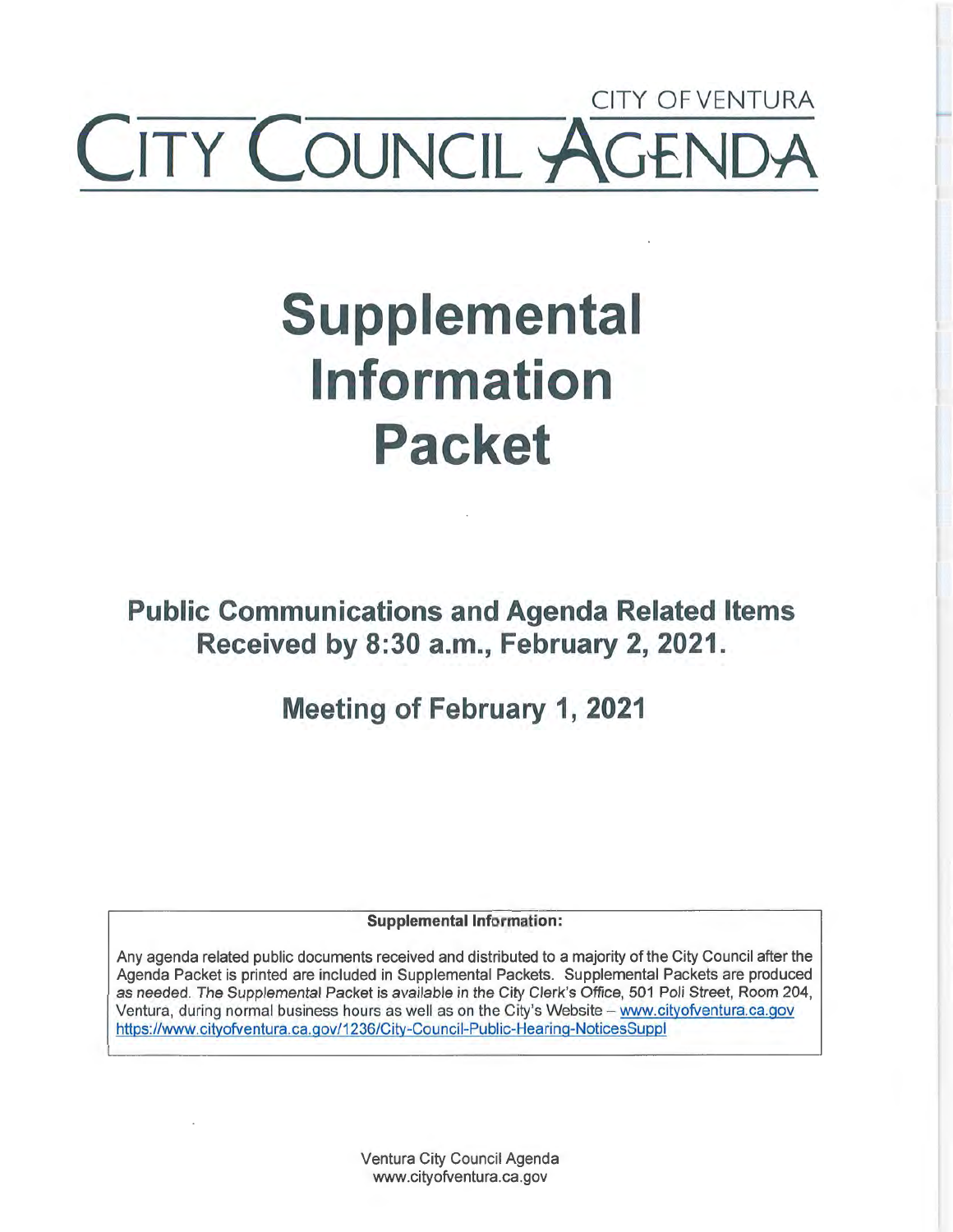### AGENDA ITEM 13A

## CONSIDERATION OF OPTIONS AND PROCESS TO FILL VACANCY FOR DISTRICT 4 CITY COUNCIL OFFICE DUE TO RESIGNATION OF CITY COUNCILMEMBER NASARENKO UPON BEING APPOINTED VENTURA COUNTY DISTRICT ATTORNEY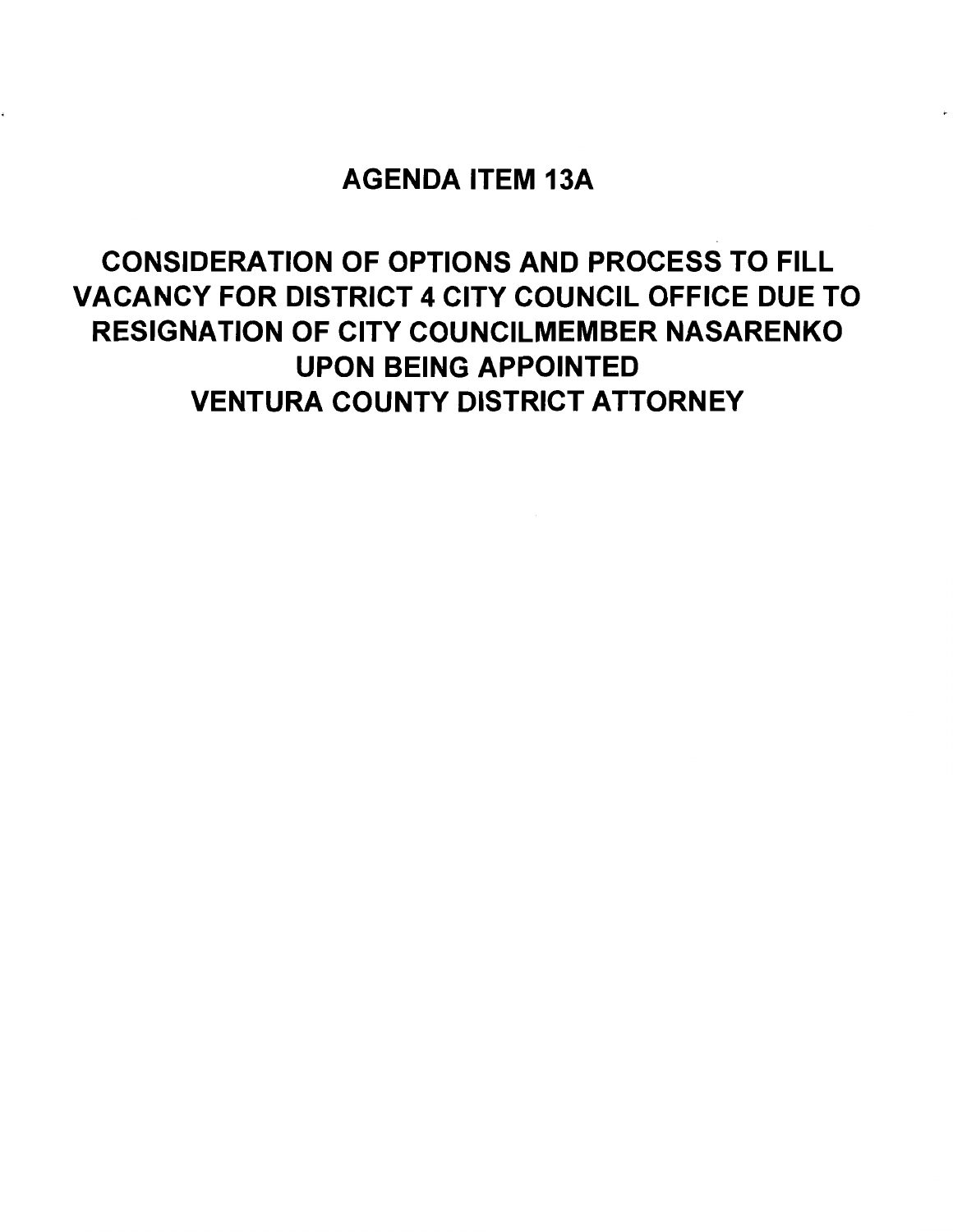#### **Tracy Oehler**

**From: Sent: To: Subject:** 

Fonzo, Amy L -Monday, February 1, 2021 4:05 PM City Clerk -EXT- Agenda Item 13A - Public Comment

Honorable City Council Members,

As a resident of District 4, I'm asking that a "Special Election" be considered and approved for the current vacancy of District 4's City Council representative. I prefer to have a choice and vote for my preferred candidate in a November 2021 election and exercise my right to vote per the District in which I live. Thank you for the consideration.

Sincerely,

**Amy Fonzo**  Distict 4, Ventura, 93004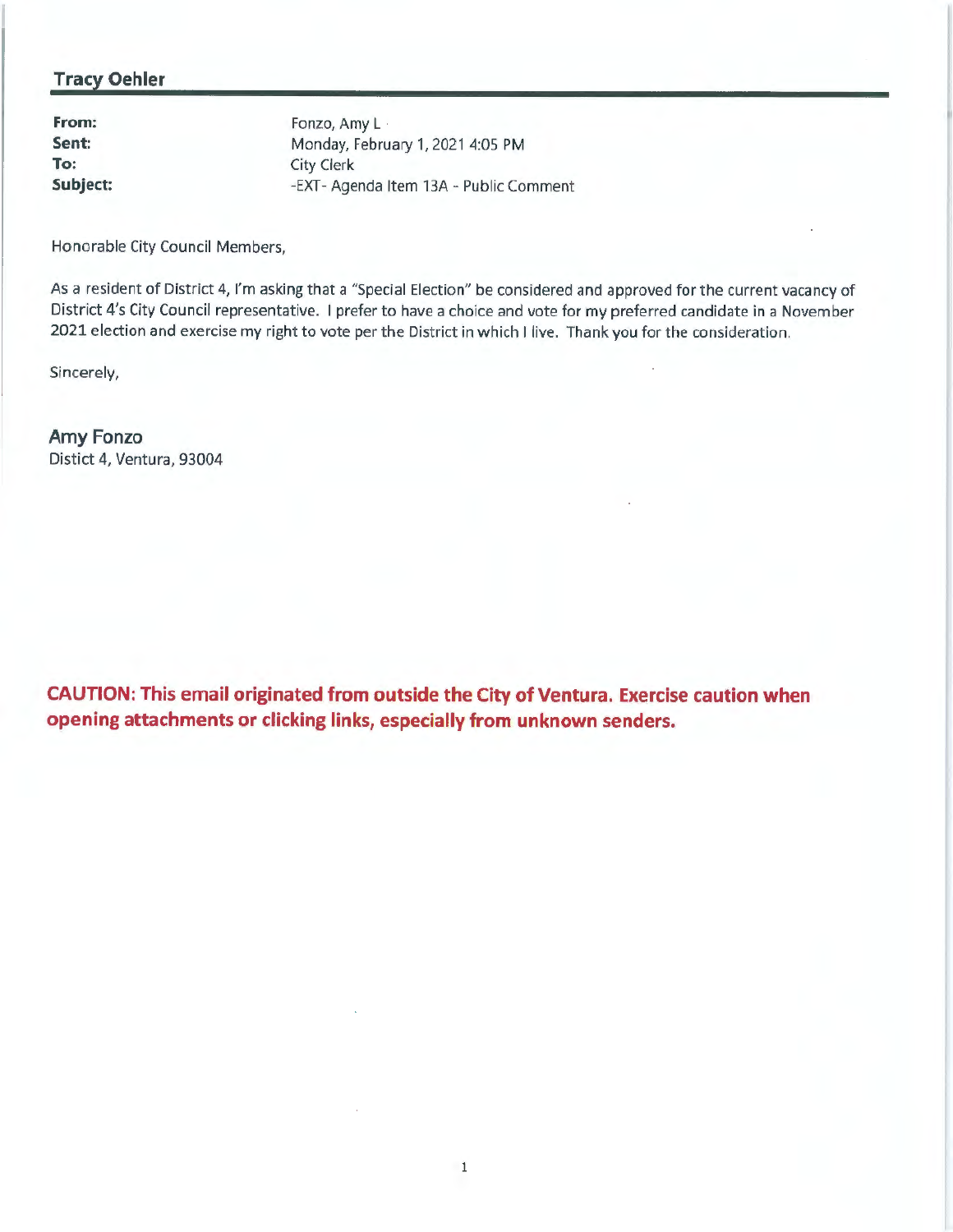#### **Anita Mair**

**From: Sent: To: Subject:** 

Cherie Egbert Monday, February 1, 2021 4:18 PM Council -EXT- District 4 - prefer election over appointment

Dear Council,

Just sharing that as a registered Democrat, I think that it would be right for Council to vote to have an election instead of appointing a council member tonight. It sends a partisan and political message to do otherwise.

I could only even consider appointment if we had a public forum-- so the community can listen to candidates-- and be able to weigh in.

Regards,

Cherie Egbert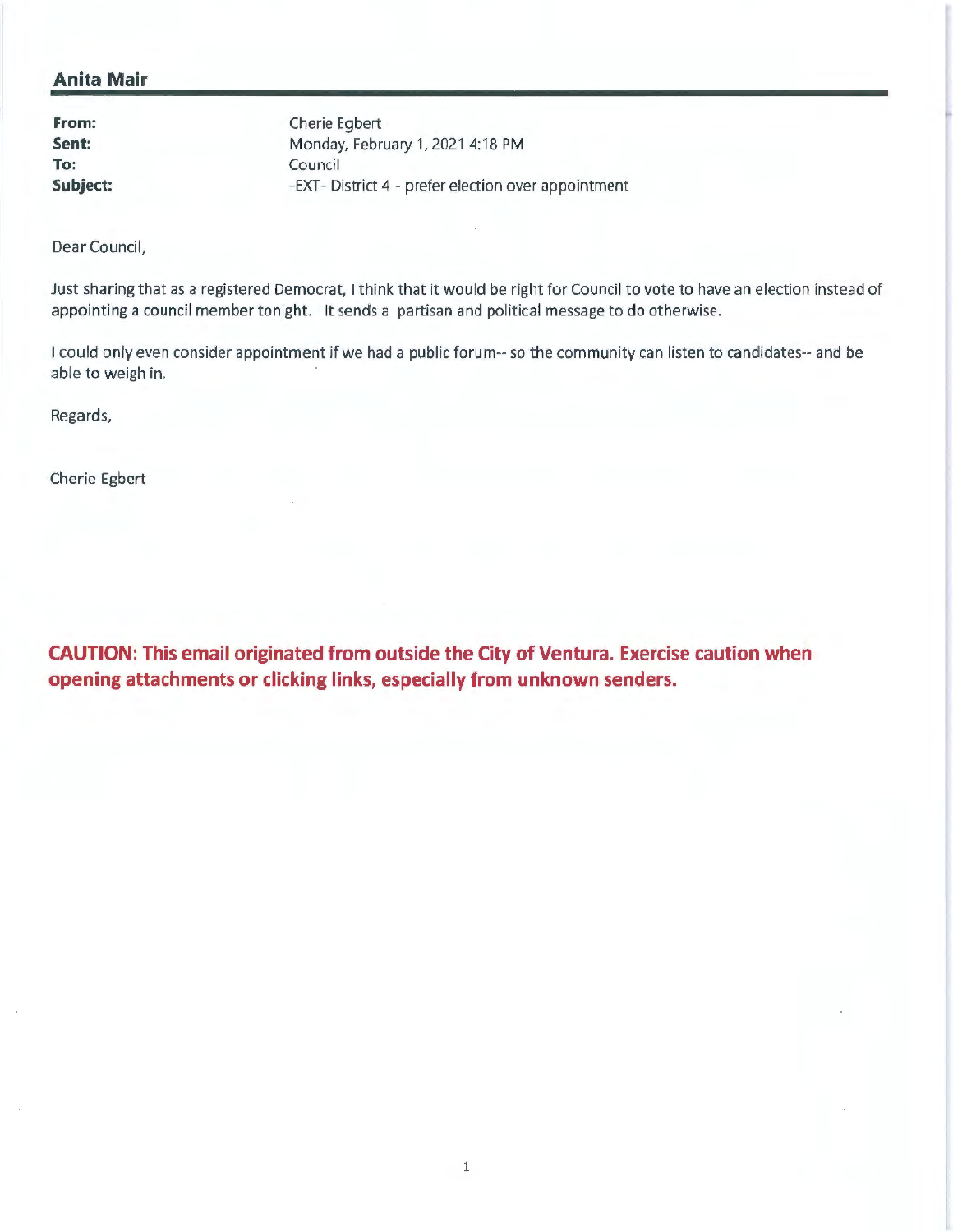#### **Tracy Oehler**

| From:    | kate stephens                                                                      |
|----------|------------------------------------------------------------------------------------|
| Sent:    | Monday, February 1, 2021 4:28 PM                                                   |
| To:      | Sofia Rubalcava; Lorrie Brown; Jim Friedman; Doug Halter; Mike Johnson; City Clerk |
| Subject: | -EXT- District 4 representative                                                    |

Hi,

I live in District 4 on Nevada Ave at Woodside Park and would like to ensure that our district has a representative to ensure that our interests are properly represented in the city. I would request that there is a special election to accomplish this.

Thank you so much for giving this your consideration. Kate Stephens

#### Ventura, CA 93004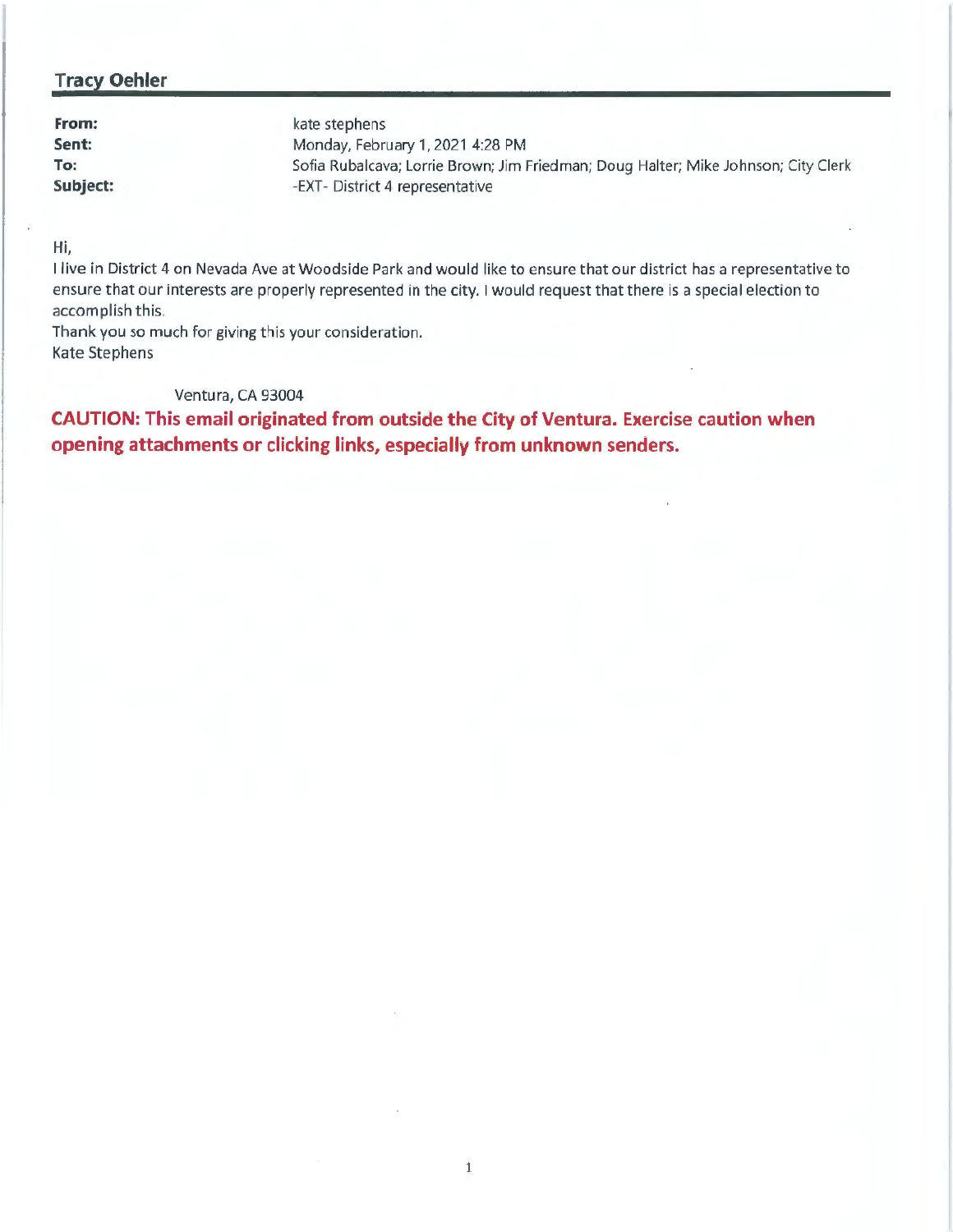#### **Anita Mair**

**From: Sent: To: Subject:**  Daniel Murphy · Monday, February 1, 2021 4:37 PM Council -EXT- District 4 Vacancy

#### Members,

Although I reside in a neighboring District, District 4 appears to want a say in who represents District **4.** I think it would be disingenuous to dismiss the voices of the affected district to have 6-ish people, who don't reside in **4** to appoint someone not elected by the people in that District.

Throwing this out as a compromise, have the Council appoint an interim Member for 9 months and then hold a Special Election in November 2021, so that the residents of 4 can elect whom they want to represent them. With the caveat that the "appointed" person not be able to run in the Special Election. 20+ months for someone to 'represent' a District by the Council when they have not been elected by the people is too long. I understand the urgency, but the long-term effect should be left in the hands of the residents in a District to elect their representative.

**CAUTION: This email originated from outside the City of Ventura. Exercise caution when opening attachments or clicking links, especially from unknown senders.** 

Respectfully,

Daniel Murphy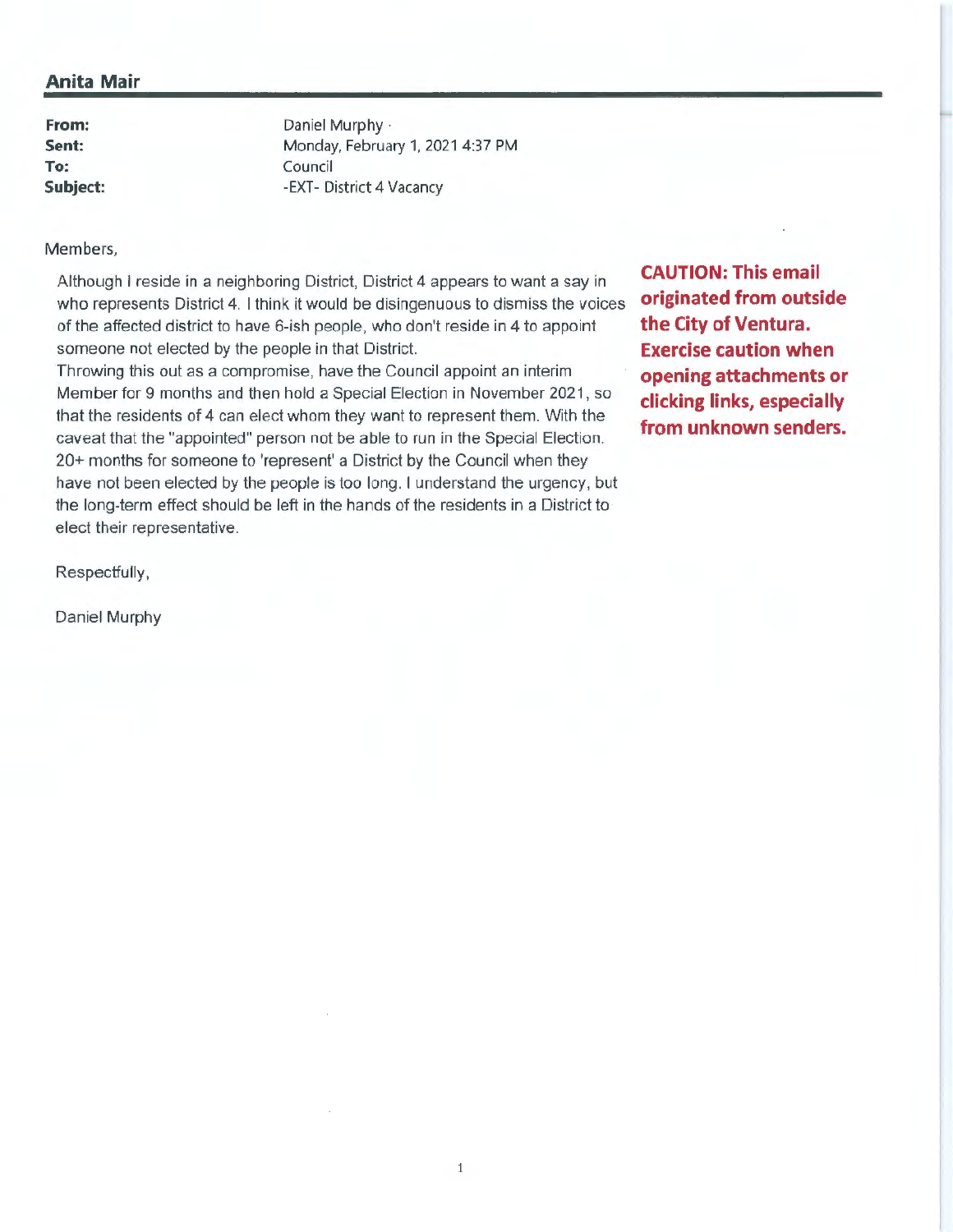#### **Antoinette Mann**

**From: Sent: To: Subject:** 

burt handy • Monday, February 1, 2021 7:50 PM Council -EXT- Re district 4

Honorable council members

Is it possible to appoint someone for district 4 then also hold the election in November??

#### Burt Handy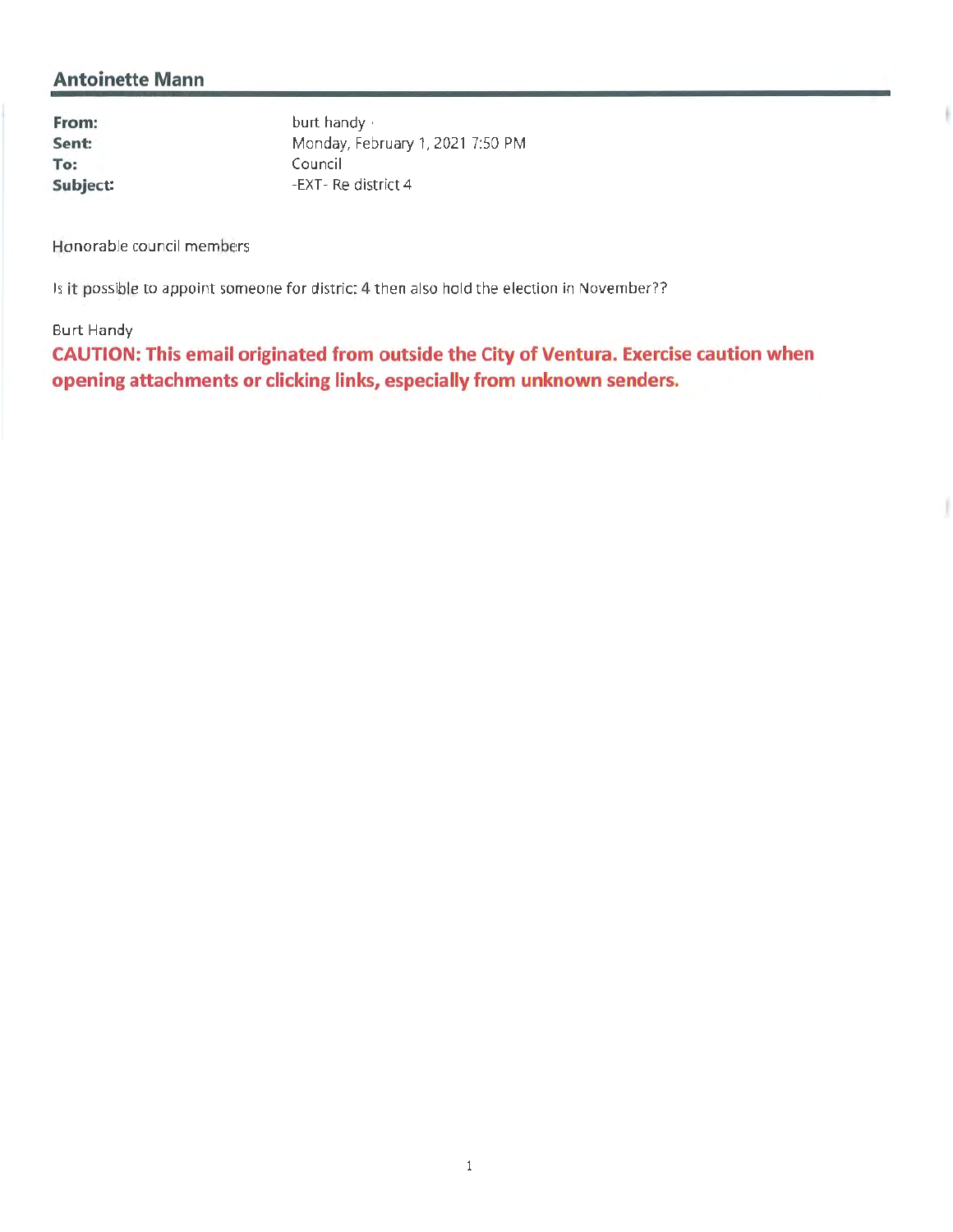#### **Tracy Oehler**

**Sent: To:** 

**From:** burt handy Monday, February 1, 2021 7:47 PM City Clerk **Subject:** Re: -EXT- Fwd: The sound on channel 15 is not working

thanks for the information...All the other channel sound work except for channel 15...I am following on my computer...It may be that Charter has a problem with the sound....

Burt

On Mon, Feb 1, 2021 at 7:05 PM City Clerk <cityclerk@cityofventura.ca.gov> wrote:

Hi Burt:

I just check the channel 15 sound here and it seems fine... I did let CAPS know.

Tracy

**From:** burt handy · **Sent:** Monday, February 1, 2021 7:00 PM To: City Clerk <cityclerk@cityofventura.ca.gov> **Subject:** -EXT- Fwd: The sound on channel 15 is not working

---------- Forwarded message --------- From: **hurt handy·**  Date: Mon, Feb 1, 2021 at 6:52 PM Subject: The sound on channel 15 is not working To: Alex McIntyre <amcintyre@cityofventura.ca.gov>, <council@cityofventura.ca.gov>, Akbar Alikhan <aalikhan@cityofventura.ca.gov>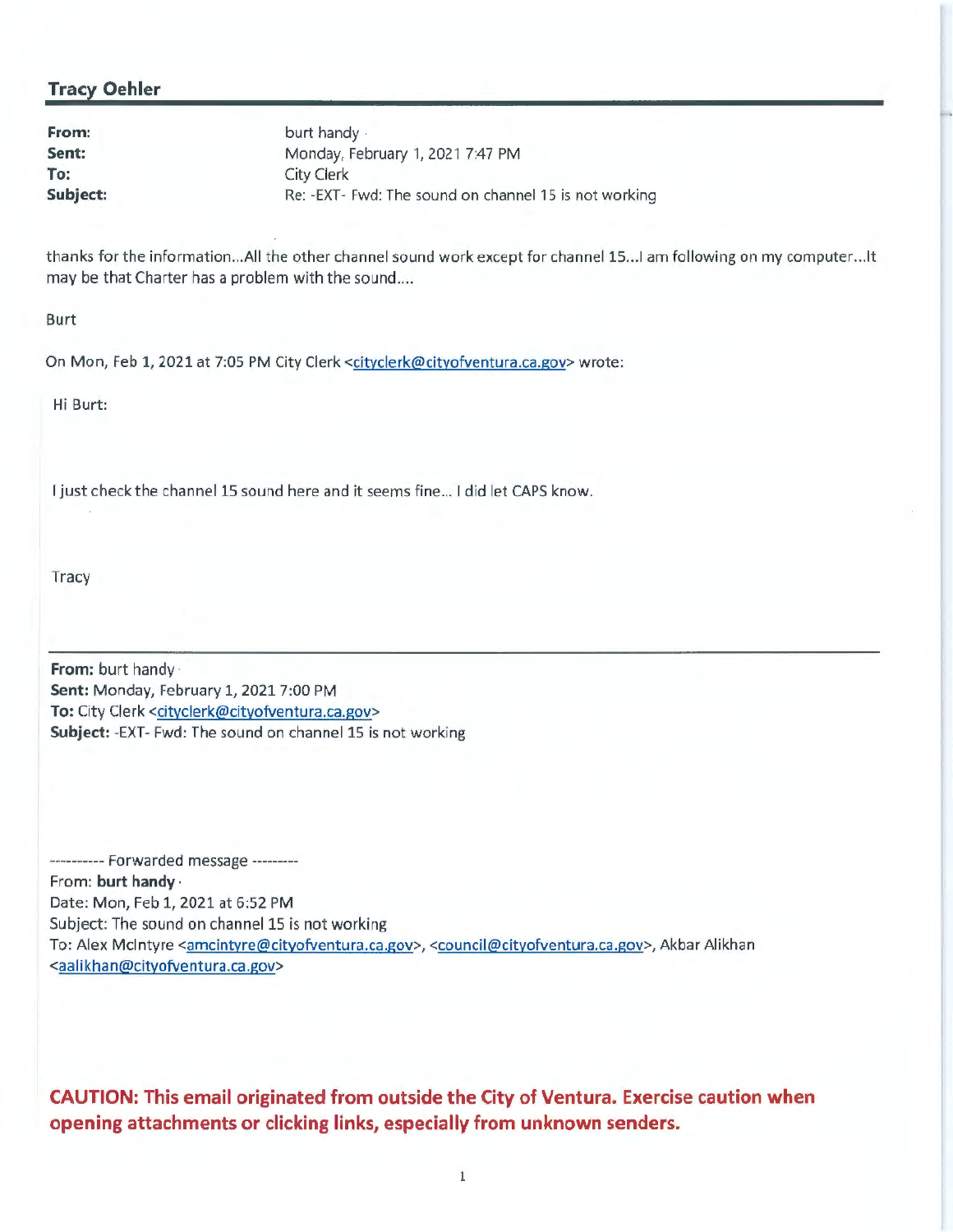#### **Anita Mair**

| From:    | Lynn Arneill-Brown -                                                                                                                 |
|----------|--------------------------------------------------------------------------------------------------------------------------------------|
| Sent:    | Monday, February 1, 2021 8:11 PM                                                                                                     |
| To:      | Mike Johnson; Sofia Rubalcava; Akbar Alikhan; City Manager Internet Email; Doug<br>Halter; Jim Friedman; Joe Schroeder; Lorrie Brown |
| Subject: | -EXT- Appointment for District 4                                                                                                     |

..

I want to thank Councilmen Jim Friedman and Doug Halter for listening to District 4 citizens and agreeing that Democracy is priceless! I want to tell the other 4 that you have indeed disenfranchised most people in District 4. Many would have been happy to wait for a special election. We just added appointment ideas because word on the street was the majority was going to vote for appointment. So, thanks for being transparent and working in cahoots to move one step closer in getting your person chosen!!! Clearly, the 4 Council people in cahoots do not read social media. There is a District 4 FB page and Nextdoor was jammed with comments. Sadly, we just couldn't get them to inform you personally as hard as some of us tried. However, Councilman Friedman is clearly in touch with social media and knew the score.

Mike Johnson, we never expected the District to be "raped and pillaged", just ignored like it usually is anyway!!! While you may all have been thrilled with Eric Naserenko, many in the District discovered he really had no time for his constituents.

I do agree that the Charter needs to be changed so a special election could occur much quicker. This problem will never go away entirely.

Sincerely, Lynn Arneill-Brown